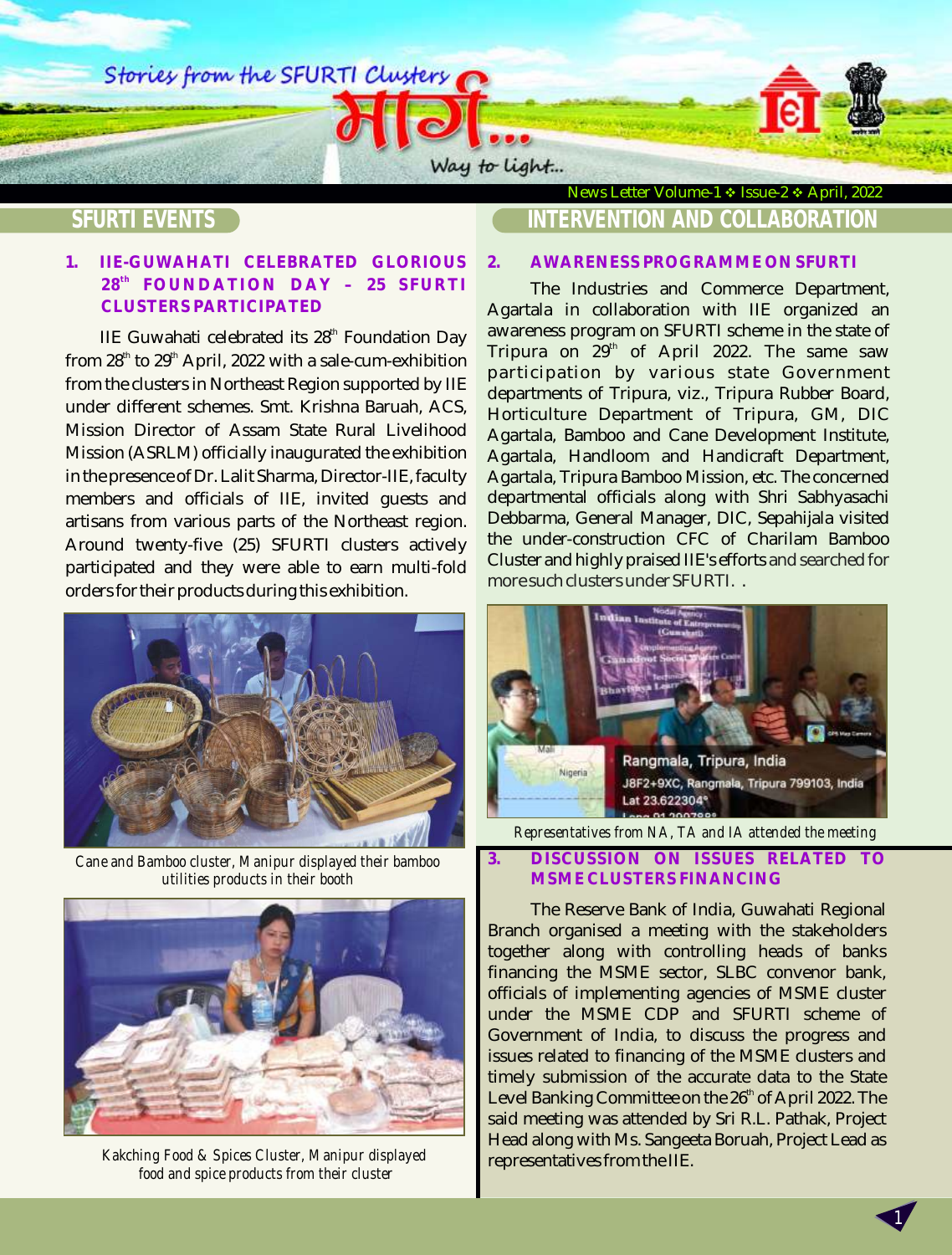# **FEW GLIMPSES OF THE EXHIBITION**



*Kakching Food & Spices Cluster, Manipur displayed food and spice products from their cluster* 



*Artistic Textile cluster, Bihdia Kamrup Rural displayed their products at the exhibition* 



*Renu Handloom and Handicraft Cluster, Impa, Manipur displayed their traditional products* 





*Naharbari Tea Cluster from Tezpur Displayed tea packets Balijana Dress Making and Handicrafts Cluster, Goalpara showcased handloom products* 

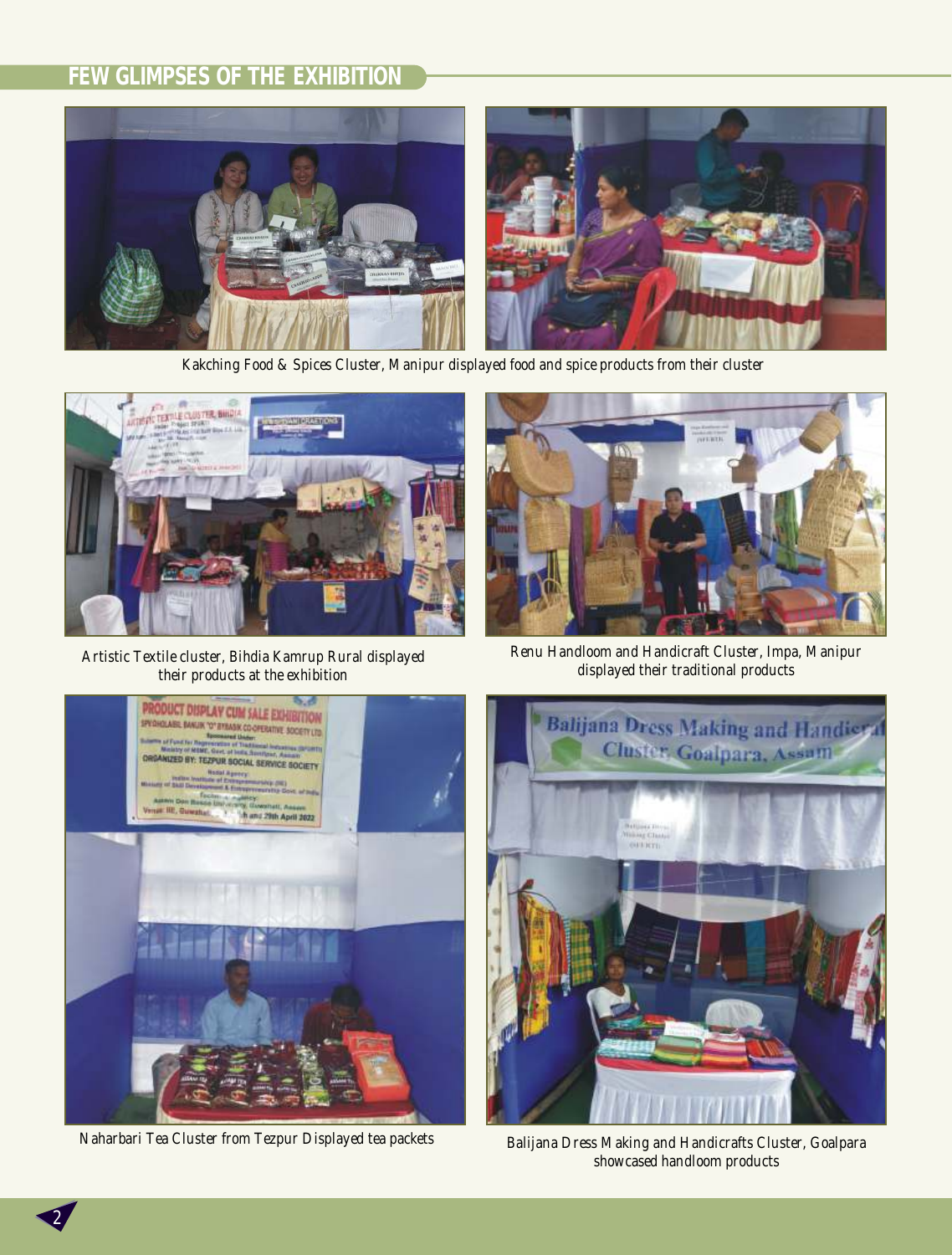#### **4. SINGING OF AGREEMENTS**

Two tripartite Memorandums of Understandings (MoU) were signed on  $12<sup>th</sup>$  April and  $21<sup>st</sup>$  April, 2022 for Machkhowa Red Rice and Allied Agro Cluster of Dhemaji and Rengam Handwoven Apparel making cluster of Majuli district of Assam respectively, to give impetus to the IIE's ongoing effort to rejuvenate the traditional industries in the region through SFURTI scheme. The tripartite MoU was signed between Indian Institute of Entrepreneurship (Nodal Agency), Implementing Agencies (RGVN and Rengam Industrial Women Cooperative Society respectively) and the bank representatives.

Machkhowa Red Rice and Allied Agro Cluster of Dhemaji are agro based clusters specially focused on red rice cultivation and production in the area and Rengam Handwoven Apparel making cluster of Majuli is a handloom based cluster.



*Director IIE presented signed agreement in presence of IA, TA and NA*

### **5. N I T I A A Y O G T E A M E V A L U A T E D BALAGHAT SFURTI CLUSTER**

A team from NITI Aayog headed by Mr. Ankit Gupta and Mr. Shourah Ahirwar evaluated the Balaghat Agro Cluster situated at Madhya Pradesh on 8<sup>th</sup> April, 2022. The team have visited the cluster to monitor and evaluate the cluster activities and interacted with various stakeholders including artisans, implementing and technical agencies, nodal agency, officials from the Government representatives and other stakeholders

# **DESIGN INTERVENTION**

## **6. ANNUAL SPV MEET AT DHEMECHI ORGANIC GREEN TEA CLUSTER**

Dhemechi Organic Green Tea Cluster situated at Moran in Dibrugarh district organised  $4<sup>th</sup>$  annual SPV meet on 25<sup>th</sup> March, 2022.



During the session they have discussed good agricultural practices through the proper plucking process to increase quality of tea production, development of the factory at CFC through profit making and sharing profit along with shareholders. The meeting ended successfully with fruitful resolution in presence of nearly 200 numbers of artisans of the area.





3

## **7. NEW PRODUCT DEVELOPMENT TRAINING HELD AT PRAGATI SILK KHADI CLUSTER, HAJO**

A 30-days training program was conducted at the CFC of the Pragati Silk Khadi Cluster, Kalitakuchi, Hajo under the supervision of designer Mrs. Meenakshi Das, where 30 numbers of weavers of the cluster were given training on new products development, dying, jacquard looms etc.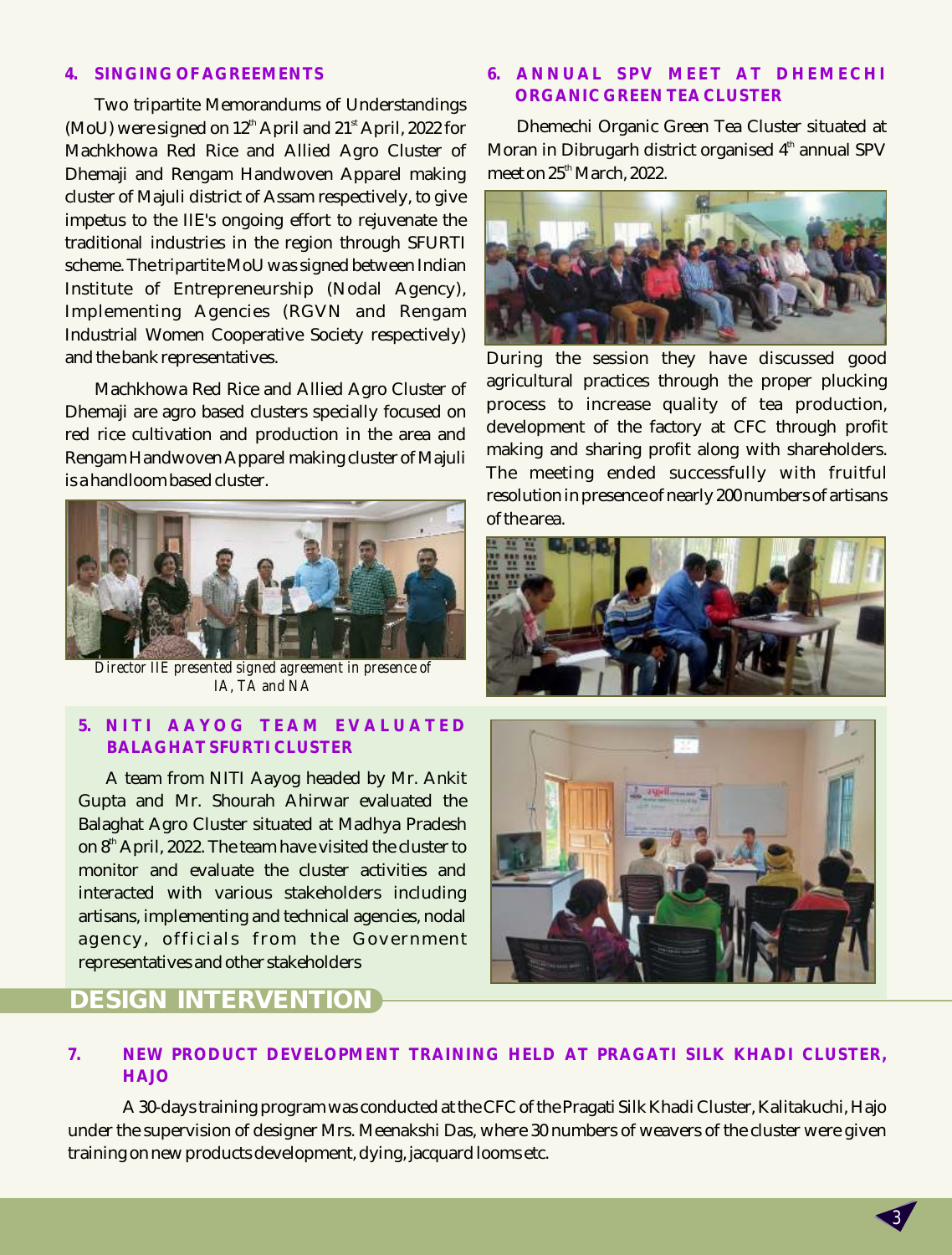

*natural dyed* 



*Trainer adjusted loom and card during training*





*Women weavers busy in loom Finished products after training*

# **CAPACITY BUILDING TRAINING**

## **8. SOFT INTERVENTION TRAINING CONCLUDED AT BAGHARA TRADITIONAL AND EMBROIDERY CLUSTER, MORIGAON**

A 45-days handloom weaving training was completed in the Baghara Traditional and embroidery Cluster at Morigaon attended by the weavers of the SFURTI cluster where they were trained on jacquard looms, new design development, new patterns etc. Jacquard looms were also distributed to the women weavers under the SFURTI scheme. During the training an interaction session also organised at the CFC with the artisans.



*An interaction session with artisans at the CFC Weavers showcased their handmade products* 



#### **9. INTERNATIONAL SURAJKUND CRAFT MELA 2022**

The Artisans of Dubapara Sitalpati Cluster of Goalpara district of Assam under SFURTI scheme participated in the 35<sup>th</sup> International Surajkund Craft Mela 2022, held from 19<sup>th</sup> March to 4<sup>th</sup> April 2022 at Faridabad, Haryana. The Surajkund Mela is a unique and largest fair craft in the world as it showcases the richness and diversity of handicrafts, handlooms and cultural fabrics of



different regions of India. This year over 20 countries including Uzbekistan, South Africa, Uganda, Zimbabwe, Sri Lanka participated and showcased their crafts, culture, tradition and ethnic cuisines in this Mela.

SFURTI cluster showcased products which are of high demand among the ladies including office bags, shopping bags, purses, file covers, bottle covers, etc., and they receive immense support from the international buyers who were eager to know about the raw materials used and origin of the products.

#### **10. DELHI FAIR 2022**

4

Eight of SFURTI clusters from the NER namely Barpeta Brass Metal, Traditional Dress Making & Embroidery Cluster (Kokrajhar), Silk & Handicraft Cluster (Kaliabor), Bamboo Handicraft & Naga Textiles Cluster (Dimapur), Sharon Cane & Bamboo Cluster (Chandel), Traditional Dress Making & Embroidery Cluster (Sipajhar), Eri Silk Khadi Cluster (Oyan) and Woven Textile & Garment Manufacturing Cluster (Imphal)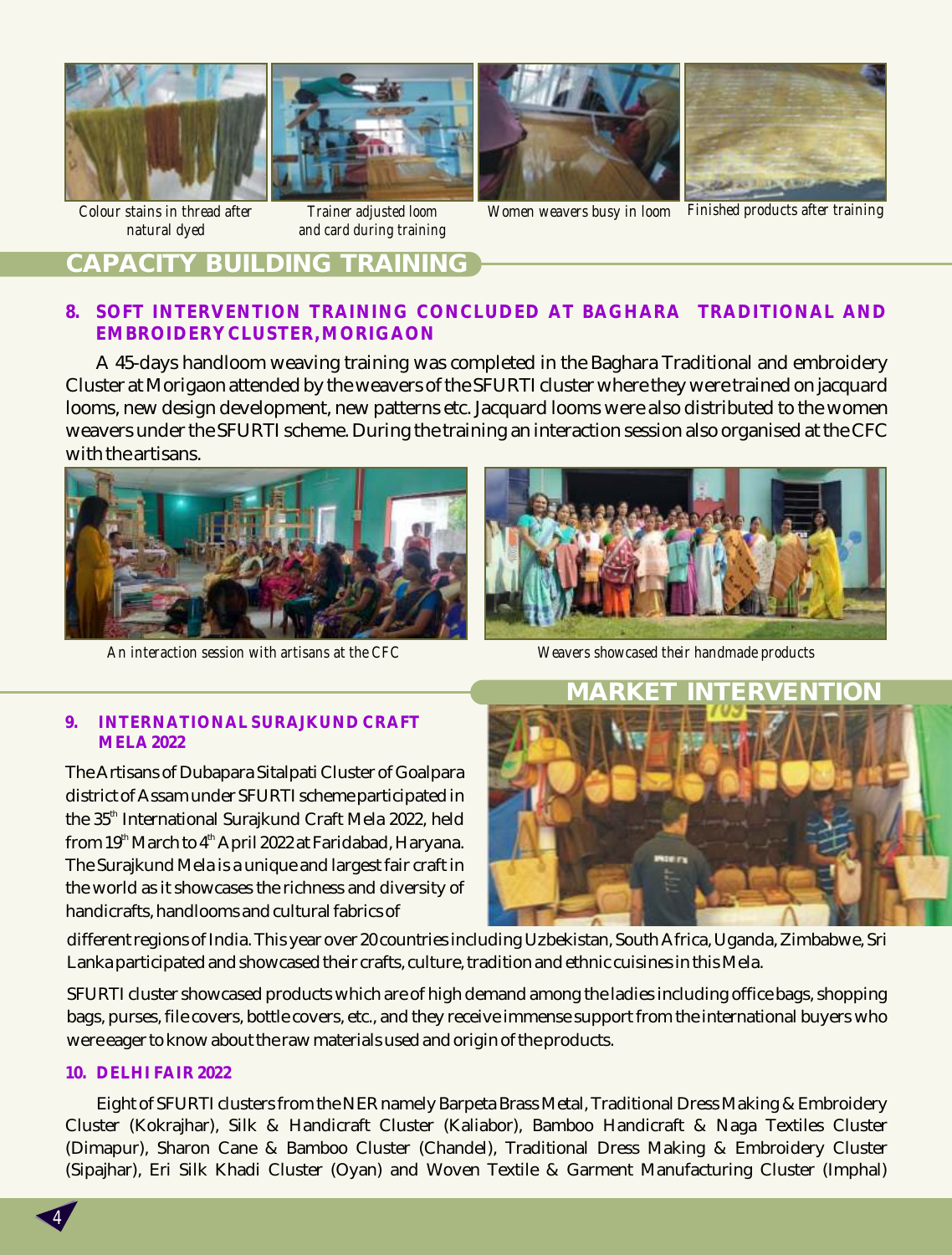$3<sup>rd</sup>$  April 2022. SFURTI clusters showcased a wide range of products like furniture & accessories, fashion jewellery & accessories, hand-printed textiles, shawls, stoles & scarves, embroidered goods, lace, toys, house ware, decorative, gifts & general handicrafts, lamps, lighting & home accessories, candles & incense, pottery, terracotta & ceramics, nautical instruments, christmas and floral decorations, dry flowers & potpourri, handmade paper products, crafts made of leather, lacquer, marble, etc. in this fair.







*Sharon Cane & Bamboo Cluster of Chandel, Manipur* 

*Counter of Bamboo Handicraft & Naga Textiles Cluster from Dimapur*

*File photo of Silk& Handicraft Cluster of Kaliabor booth* 

#### **11. UDYAM SAMMELAN 2022**

The 7 $\rm ^{in}$  India Industrial Fair – 'Udyam 2022' held from the 22 $\rm ^{nd}$  to 25 $\rm ^{th}$  of April 2022 at Veterinary ground, Khanapara, Guwahati organised by Laghu Udyog Bharati, Purvottar Prant concluded with 'Udyamee Samellan'. Around 427 exhibitors from all over the country participated in the expo and got overwhelming response from the 30000+ esteemed visitors and dignitaries during this 4-day event. SFURTI clusters Birangana Agro Processing Cluster, Bogaigaon, Sitalpati Cluster from Goalpara and Chapar Terracotta Cluster from Dhubri has been participated in the said event. Birangana FPC displayed produces like Turmeric, Black Rice, Mustard oil, vermi compost, pickles etc. and Sitalpati Cluster from Goalpara showcased their products like bags, purses, Tiffin bags etc., and both of the clusters were able to receive high acclaim from the visitors. Chapar Terracotta Cluster from Dhubri flashed designable terracotta products of their cluster.



*Birangana Turmeric cluster from Bongaigaon Participated in UDYAM 2022 and displayed products like red rice, mustard oil bottle etc.* 



*Dubapara SitalPati Cluster, Goalpara under SFURTI scheme has been participated in the Udyam Sammellan 2022.*



*Chapper Terracotta Cluster from Dhubri has showcased their terracotta indigenous products*

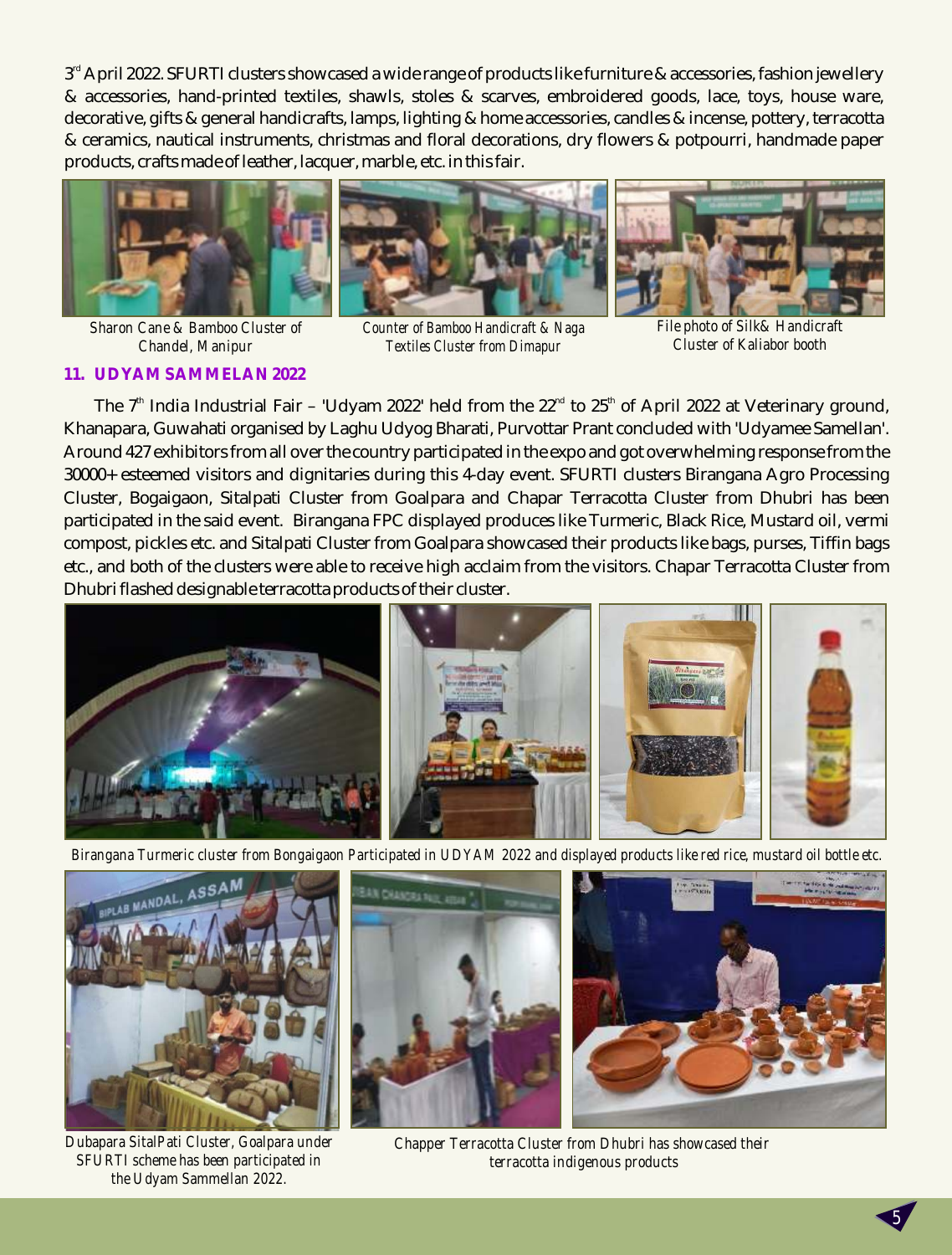#### **12. ASOMI BOHAGI MELA 2022**

Kuchdhuwa Turmeric Cluster under the SFURTI participated in the 'Asomi Bohagi Mela -2022' organized by the District Administration, Goalpara in collaboration with ASRLM which went off from the 10<sup>th</sup> April to 12<sup>th</sup> April, 2022. This mela aimed to provide a marketing platform to the rural SHG women members who are engaged in producing various handlooms, handicraft products including other allied products.



*Dedicated, happy and contended turmeric ladies The Kuchdhuwa Turmeric women team* 



## **PUBLICA**

#### **13. F I R S T S F U R T I N E W S L E T T E R INAUGURATED :**

The first monthly newsletter of the SFURTI scheme named as *"Marg… way to light"* was inaugurated by Dr. Lalit Sharma, Director, IIE-Guwahati. Every month this newsletter will highlight



*Front view of the newsletter "Marg...Way to light"*



*Dr. Lalit Sharma, Director IIE inaugurated newsletter along with Dr. Santanu Mohan Deka, Nodal Officer and Ms. Sangeeta Boruah, Project Lead of SFURTI*

the stories from the SFURTI clusters and aim to create awareness among the government agencies, common people about the artisans, weavers, and growers' works and activities those are working under SFURTI scheme. The newsletter is available online at https://iie.gov.in/newsletterfree-of-charge.



*Life style products developed by Woven Textile and Garments Cluster, Manipur*

6



*Life style products developed by Renu Handloom & Handicraft Cluster, Impa, Manipur*

# **PRODUCTS OF THE MONTH**



*A beautiful bamboo product developed by Charilam Bamboo Cluster, Tripura*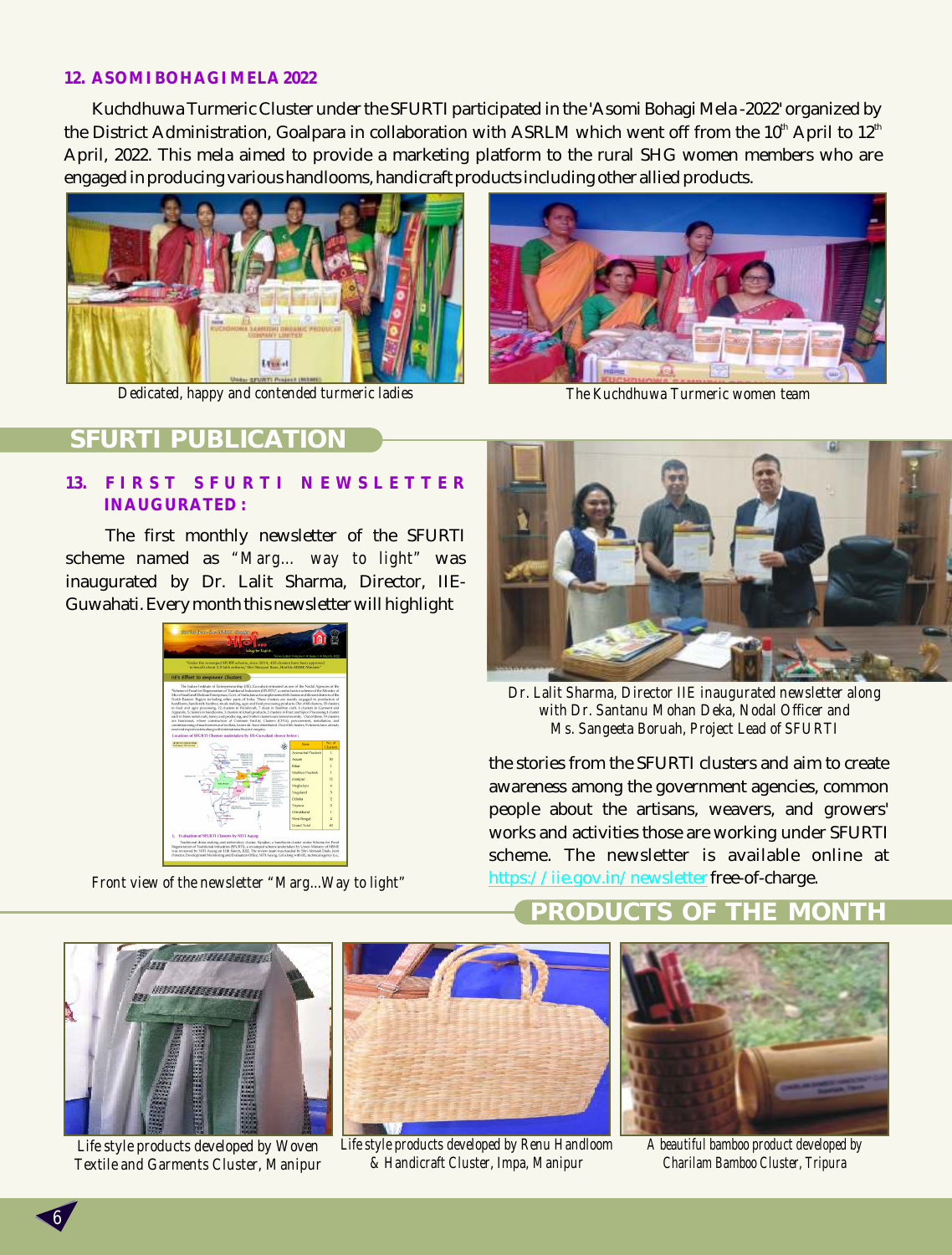# **PHOTOGRAPHS OF THE MONTH**



*Outcome of dedication: an artisan of the Charilam Bamboo Cluster, Tripura busy in production of Bamboo buckets at the Spoke Unit*



*Internal View of the CFC, RNBA Tamenglong*



*Life Style Product developed by Impa, Manipur*



*Decorative item developed by Impa, Manipur*



*Beautiful CFC of Cane and Bamboo Based Furniture and Utility Products Cluster, RNBA Tamenglong with a lucid blue sky above*



*Beautiful Terracotta Products from Dhubri*  **SFURTI IN NEWS**

SATURDAY, APRIL 23, 2022

# Tribal women empowered by turmeric cultivation in Goalpara

може свитания

.<br>PABA, April 22. It was the s tro and verrant sometrocritario<br>Kachdhowa Janusca (jam) Hitch<br>Kagha (H2HMS), a version's  $\alpha$  (K2HM5), a searcer, a search state of an<br>experiment scale book in the search of the search of the search of<br>the search of the search of the search of the search of<br>the search of the search of the search of the search

3,050 dialist

 $[1001\ 111\ 100241] \text{PdL} \label{eq:2}$  space by AMSs for selection with the LSM and<br>space by AMSs for selection with the construction of the selection of<br>a model with the selection of the selection in the selection of the<br>se

Sakin also adocteed that work te penderit han been pengrun<br>U with an assimint of Ne 15<br>U with an assembly ransals to his buick. I  $(1 - 1.211)$ 



gha i meri<br>is grisshid<br>magh a fis abid in did Societis or OVPON as owd in aams someteex as past op<br>eith cofficesion of Fix 1,000<br>her: | studer | the | nome

Moler the non<br>di Ottawe Probe

rils Samuel Society (AMSS),<br>At the lowell of directors of<br>aid that the intitation was

 $\label{eq:optimal}$  which<br>the symplectic condition of the sympeter sympeter of the sympeter sympeter<br> $\mathcal{S}$  and the sympeter sympeter sympeter sympeter sympeter<br>of the sympeter sympeter sympeter sympeter sympeter sympeter sympet off \$8x us weavor, th nia vien<br>net 9 ki

midd 33<br>Febr. of

#### *The Assam Tribune, 23<sup>rd</sup> April, 2022*